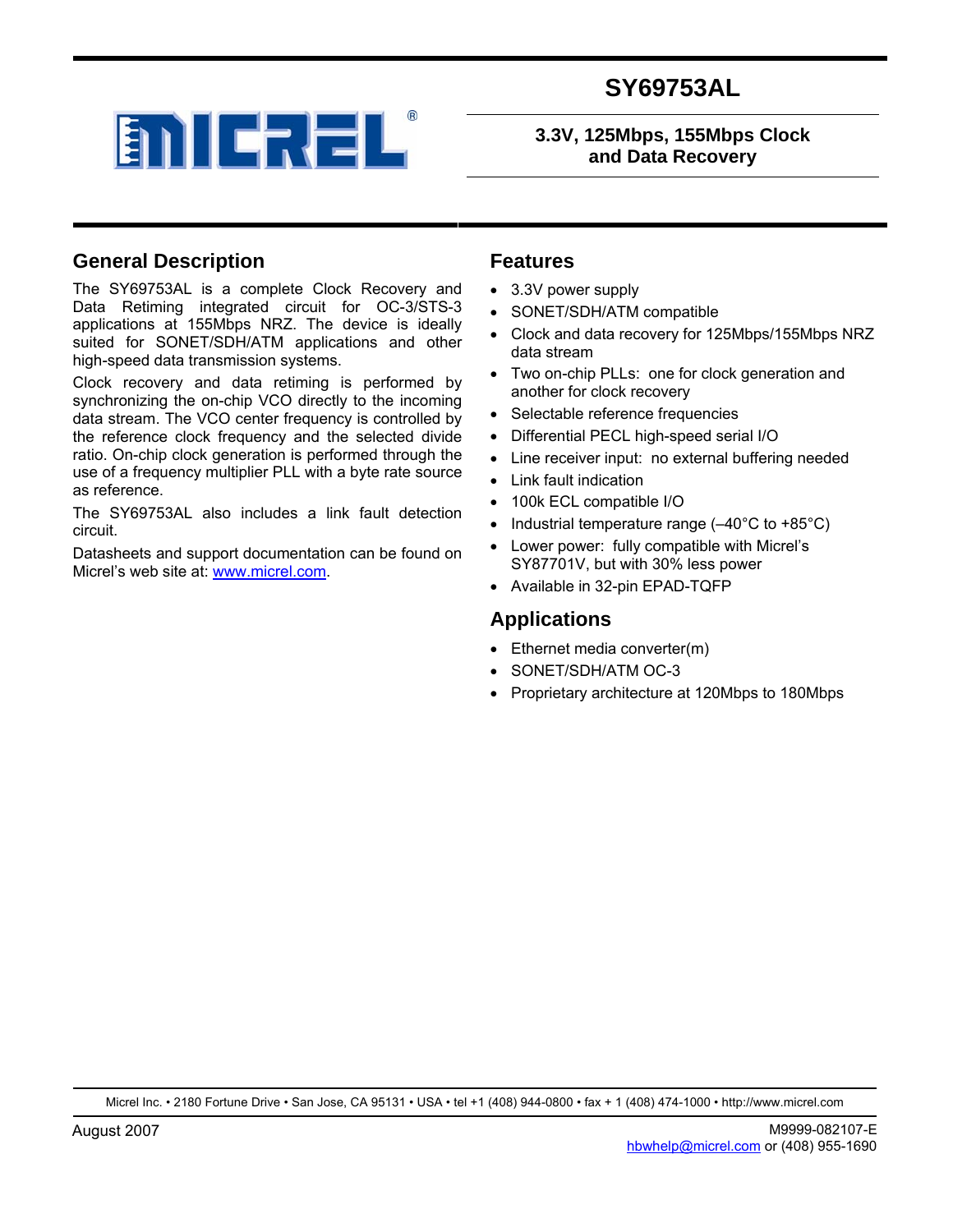# **Ordering Information(1)**

| <b>Part Number</b>           | Package<br>Type | Operating<br>Range | Package<br><b>Marking</b>                      | Lead<br><b>Finish</b> |
|------------------------------|-----------------|--------------------|------------------------------------------------|-----------------------|
| SY69753ALHG                  | $H32-1$         | Industrial         | SY69753ALHG with<br>Pb-Free bar-line indicator | NiPdAu<br>Pb-Free     |
| SY69753ALHGTR <sup>(2)</sup> | $H32-1$         | Industrial         | SY69753ALHG with<br>Pb-Free bar-line indicator | NiPdAu<br>Pb-Free     |

#### **Notes:**

1. Contact factory for die availability. Dice are guaranteed at  $T_A = 25^{\circ}$ C, DC Electricals only.

2. Tape and Reel.

# **Pin Configuration**

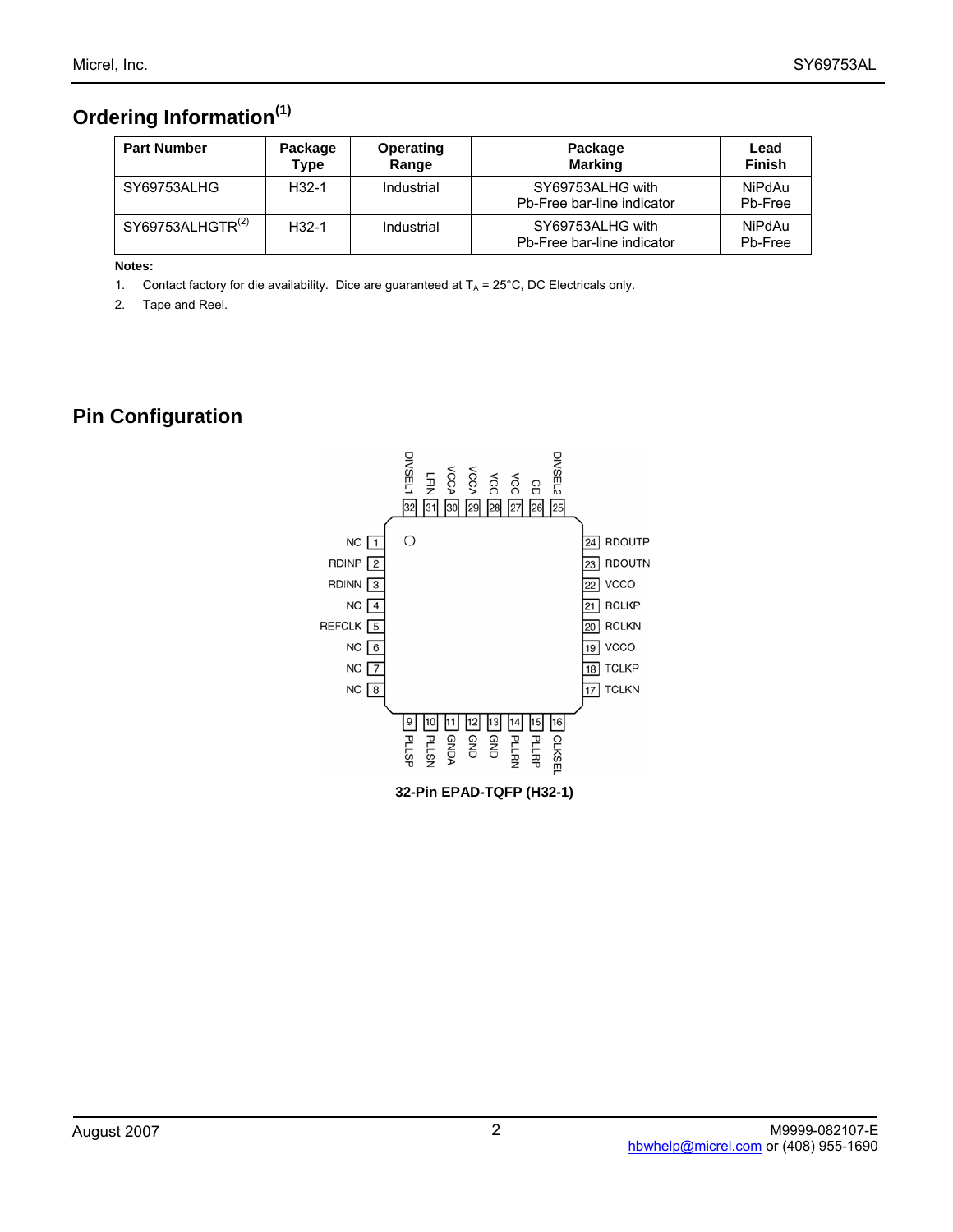#### **Pin Description Inputs**

| <b>Pin Number</b> | <b>Pin Name</b>                | <b>Type</b>                 | <b>Pin Name</b>                                                                                                                                                                                                                                                                                                                                                                                                                                                                                                                                                                                     |
|-------------------|--------------------------------|-----------------------------|-----------------------------------------------------------------------------------------------------------------------------------------------------------------------------------------------------------------------------------------------------------------------------------------------------------------------------------------------------------------------------------------------------------------------------------------------------------------------------------------------------------------------------------------------------------------------------------------------------|
| $\frac{2}{3}$     | <b>RDINP</b><br><b>RDINN</b>   | Differential<br><b>PECL</b> | Serial Data Input: These built-in line receiver inputs are connected to the differential receive<br>serial data stream. An internal receive PLL recovers the embedded clock (RCLK) and data<br>(RDOUT) information.                                                                                                                                                                                                                                                                                                                                                                                 |
| 5                 | <b>REFCLK</b>                  | <b>TTL Input</b>            | Reference Clock: This input is used as the reference for the internal frequency synthesizer<br>and the "training" frequency for the receiver PLL to keep it centered in the absence of data<br>coming in on the RDIN inputs.                                                                                                                                                                                                                                                                                                                                                                        |
| 26                | CD.                            | <b>PECL Input</b>           | Carrier Detect: This input controls the recovery function of the Receive PLL and can be driven<br>by the carrier detect output of optical modules or from external transition detection circuitry.<br>When this input is HIGH, the input data stream (RDIN) is recovered normally by the Receive<br>PLL. When this input is LOW the data on the inputs RDIN will be internally forced to a<br>constant LOW, the data outputs RDOUT will remain LOW, the Link Fault Indicator output<br>LFIN forced LOW and the clock recovery PLL forced to look onto the clock frequency<br>generated from REFCLK. |
| 32<br>25          | DIVSEL1<br>DIVSEL <sub>2</sub> | <b>TTL Input</b>            | Divider Select: These inputs select the ratio between the output clock frequency<br>(RCLK/TCLK) and the REFCLK input frequency as shown in the "Reference Frequency<br>Selection" table.                                                                                                                                                                                                                                                                                                                                                                                                            |
| 16                | <b>CLKSEL</b>                  | TTL Input                   | Clock Select: This input is used to select either the recovered clock of the receiver PLL<br>(CLKSEL = HIGH) or the clock of the frequency synthesizer (CLKSEL = LOW) to the TCLK<br>outputs.                                                                                                                                                                                                                                                                                                                                                                                                       |

#### **Outputs**

| <b>Pin Number</b> | <b>Pin Name</b>                | Type                        | <b>Pin Name</b>                                                                                                                                                                                                                                                                                                                                                                    |
|-------------------|--------------------------------|-----------------------------|------------------------------------------------------------------------------------------------------------------------------------------------------------------------------------------------------------------------------------------------------------------------------------------------------------------------------------------------------------------------------------|
| 31                | <b>LFIN</b>                    | <b>TTL Output</b>           | Link Fault Indicator: This output indicates the status of the input data stream RDIN. Active<br>HIGH signal is indicating when the internal clock recovery PLL has locked onto the incoming<br>data stream. LFIN will go HIGH if CD is HIGH and RDIN is within the frequency range of the<br>Receive PLL (1000ppm) and will be alternating if not. LFIN is an asynchronous output. |
| 23<br>24          | <b>RDOUTN</b><br><b>RDOUTP</b> | Differential<br>PECL        | Receive Data Output: These ECL 100K outputs represent the recovered data from the input<br>data stream (RDIN). This recovered data is specified against the rising edge of RCLK.                                                                                                                                                                                                   |
| 20<br>21          | <b>RCLKN</b><br><b>RCLKP</b>   | Differential<br><b>PECL</b> | Clock Output: These ECL 100K outputs represent the recovered clock used to sample the<br>recovered data (RDOUT).                                                                                                                                                                                                                                                                   |
| 18<br>17          | <b>TCLKP</b><br>TCLKN          | Differential<br><b>PECL</b> | Clock Output: These ECL 100K outputs represent either the recovered clock (CLKSEL =<br>HIGH) used to sample the recovered data (RDOUT) or the transmit clock of the frequency<br>synthesizer (CLKSEL = LOW).                                                                                                                                                                       |
| 9<br>10           | <b>PIISP</b><br><b>PLLSN</b>   |                             | Clock Synthesis PLL Loop Filter: External loop filter pins for the clock synthesis PLL.                                                                                                                                                                                                                                                                                            |
| 14<br>15          | <b>PLLRN</b><br><b>PLLRP</b>   |                             | Clock Recovery PLL Loop Filter: External loop filter pins for the receiver PLL.                                                                                                                                                                                                                                                                                                    |

#### **Power and Ground**

| <b>Pin Number</b> | <b>Pin Name</b> | Type | <b>Pin Name</b>                             |
|-------------------|-----------------|------|---------------------------------------------|
| 27, 28            | <b>VCC</b>      |      | Power Supply. <sup>(1)</sup>                |
| 29<br>30          | <b>VCCA</b>     |      | Analog Power Supply Voltage. <sup>(1)</sup> |
| 19, 22            | VCCO            |      | Output Supply Voltage. <sup>(1)</sup>       |
| 12, 13            | <b>GND</b>      |      | Ground.                                     |
| 1, 4, 6, 7, 8     | <b>NC</b>       |      | No connect.                                 |
| 11                | <b>GNDA</b>     |      | Analog Ground.                              |

#### **Note:**

1. VCC, VCCA, VCCO must be the same value.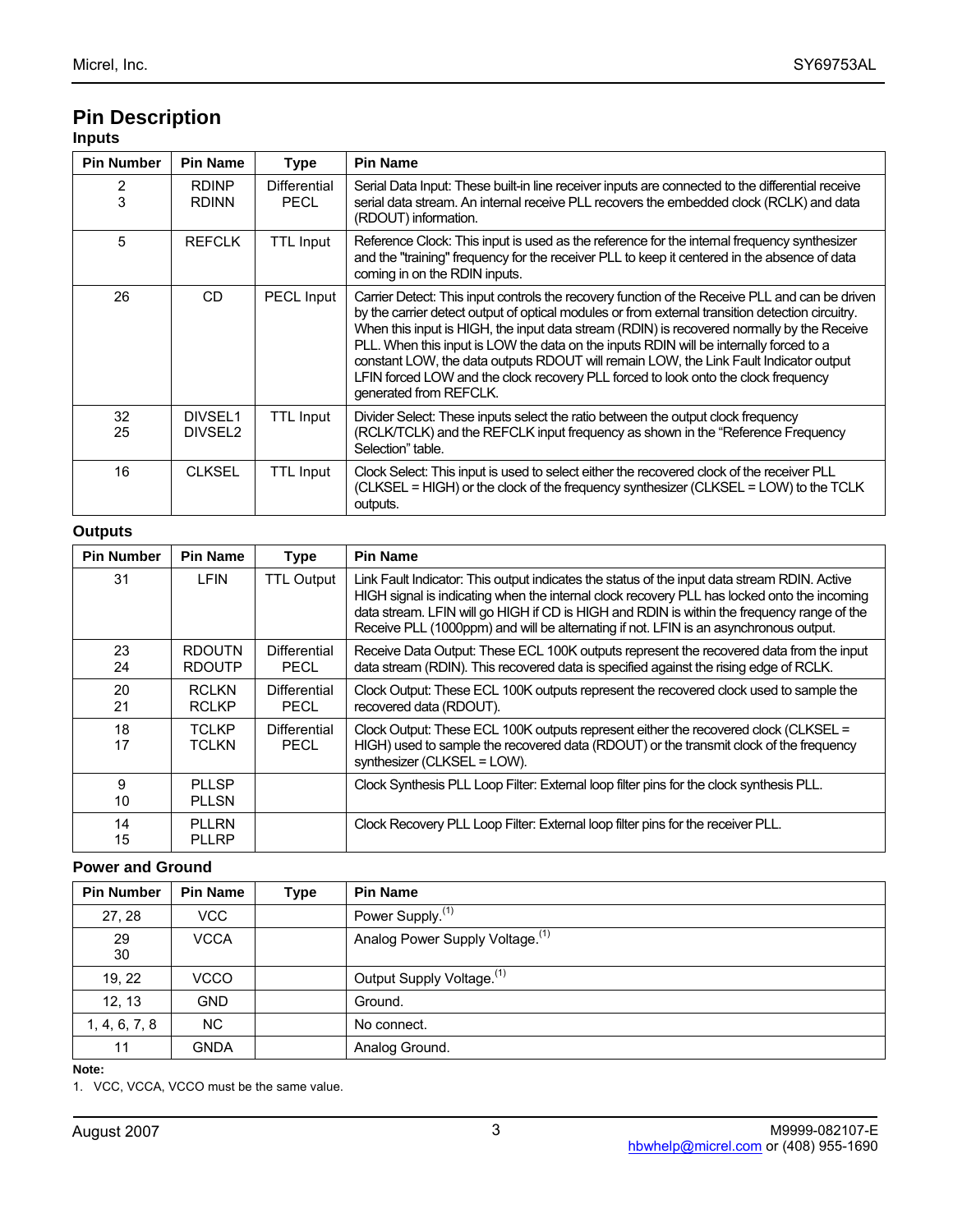## **Absolute Maximum Ratings(1)**

| Output Current $(IOUT)$                     |  |
|---------------------------------------------|--|
|                                             |  |
|                                             |  |
| Lead Temperature (soldering, 20sec.) +260°C |  |
|                                             |  |

### **DC Electrical Characteristics**

 $T_A = -40^{\circ}$ C to +85°C, unless otherwise noted.

| <b>Symbol</b> | <b>Parameter</b>            | <b>Condition</b> | Min  | <b>Typ</b>        | <b>Max</b> | <b>Units</b> |
|---------------|-----------------------------|------------------|------|-------------------|------------|--------------|
| $V_{\rm CC}$  | Power Supply Voltage        |                  | 3.15 | <b>CC</b><br>ن. ب | 3.45       |              |
| <b>ICC</b>    | <b>Power Supply Current</b> |                  |      | 120               | 160        | mA           |

### **PECL 100K DC Electrical Characteristics**

 $V_{CC}$  =  $V_{CCO}$  =  $V_{CCA}$  = 3.3V ±5%; T<sub>A</sub> = -40°C to +85°C, unless otherwise noted.

| Symbol          | <b>Parameter</b>    | <b>Condition</b>                   | Min                 | Typ | Max                 | Units |
|-----------------|---------------------|------------------------------------|---------------------|-----|---------------------|-------|
| Vıн             | Input HIGH Voltage  |                                    | $V_{CC}$ -1.165     |     | $V_{CC} - 0.880$    | v     |
| $V_{IL}$        | Input LOW Voltage   |                                    | $V_{\rm CC}$ -1.810 |     | $V_{\rm CC}$ -1.475 |       |
| V <sub>он</sub> | Output HIGH Voltage | 50 $\Omega$ to V <sub>cc</sub> -2V | $V_{CC}$ -1.075     |     | $V_{CC}$ -0.830     | V     |
| $V_{OL}$        | Output LOW Voltage  | 50 $\Omega$ to V <sub>cc</sub> -2V | $V_{CC}$ -1.860     |     | $V_{CC}$ -1.570     | V     |
| Ħш              | Input LOW Current   | $V_{IN} = V_{IL}$ (Min)            | 0.5                 |     |                     | μΑ    |

### **TTL DC Electrical Characteristics**

 $V_{CC}$  =  $V_{CCO}$  =  $V_{CCA}$  = 3.3V ±5%; T<sub>A</sub> = -40°C to +85°C, unless otherwise noted.

| Symbol          | <b>Parameter</b>                    | <b>Condition</b>                                                          | Min    | Typ | Max          | <b>Units</b> |
|-----------------|-------------------------------------|---------------------------------------------------------------------------|--------|-----|--------------|--------------|
| V <sub>IH</sub> | Input HIGH Voltage                  |                                                                           | 2.0    |     | $V_{\rm CC}$ | $\vee$       |
| $V_{IL}$        | Input LOW Voltage                   |                                                                           |        |     | 0.8          | V            |
| $V_{OH}$        | Output HIGH Voltage                 | $I_{OH} = -0.4 \text{mA}$                                                 | 2.0    |     |              | $\vee$       |
| VOL             | Output LOW Voltage                  | $I_{OL}$ = 4mA                                                            |        |     | 0.5          | V            |
| Īщ              | Input HIGH Current                  | $V_{IN}$ = 2.7V, $V_{CC}$ = Max.<br>$V_{IN}$ = $V_{CC}$ , $V_{CC}$ = Max. | $-125$ |     | $+100$       | μA<br>μA     |
| Чı              | Input LOW Voltage                   | $V_{IN}$ = 0.5V, $V_{CC}$ = Max.                                          | $-300$ |     |              | μA           |
| los             | <b>Output Short Circuit Current</b> | $V_{OUT}$ = 0V, (max., 1 sec.)                                            | $-15$  |     | $-100$       | mA           |

**Notes:** 

1. Permanent device damage may occur if absolute maximum ratings are exceeded. This is a stress rating only and functional operation is not implied at conditions other than those detailed in the operational sections of this data sheet. Exposure to absolute maximum rating conditions for extended periods may affect device reliability.

2. The data sheet limits are not guaranteed if the device is operated beyond the operating ratings.

- 3. Airflow of 500lfpm recommended for 28-pin SOIC.
- 4. Using JEDEC standard test boards with die attach pad soldered to PCB. See www.amkor.com for additional package details.

| Input Voltage $(V_{\text{CC}})$ +3.15V to +3.45V |  |
|--------------------------------------------------|--|
| Ambient Temperature $(T_A)$ –40°C to +85°C       |  |
| Junction Temperature (T <sub>J</sub> )  +125°C   |  |
| Package Thermal Resistance <sup>(3)</sup>        |  |
|                                                  |  |
|                                                  |  |
|                                                  |  |
|                                                  |  |
|                                                  |  |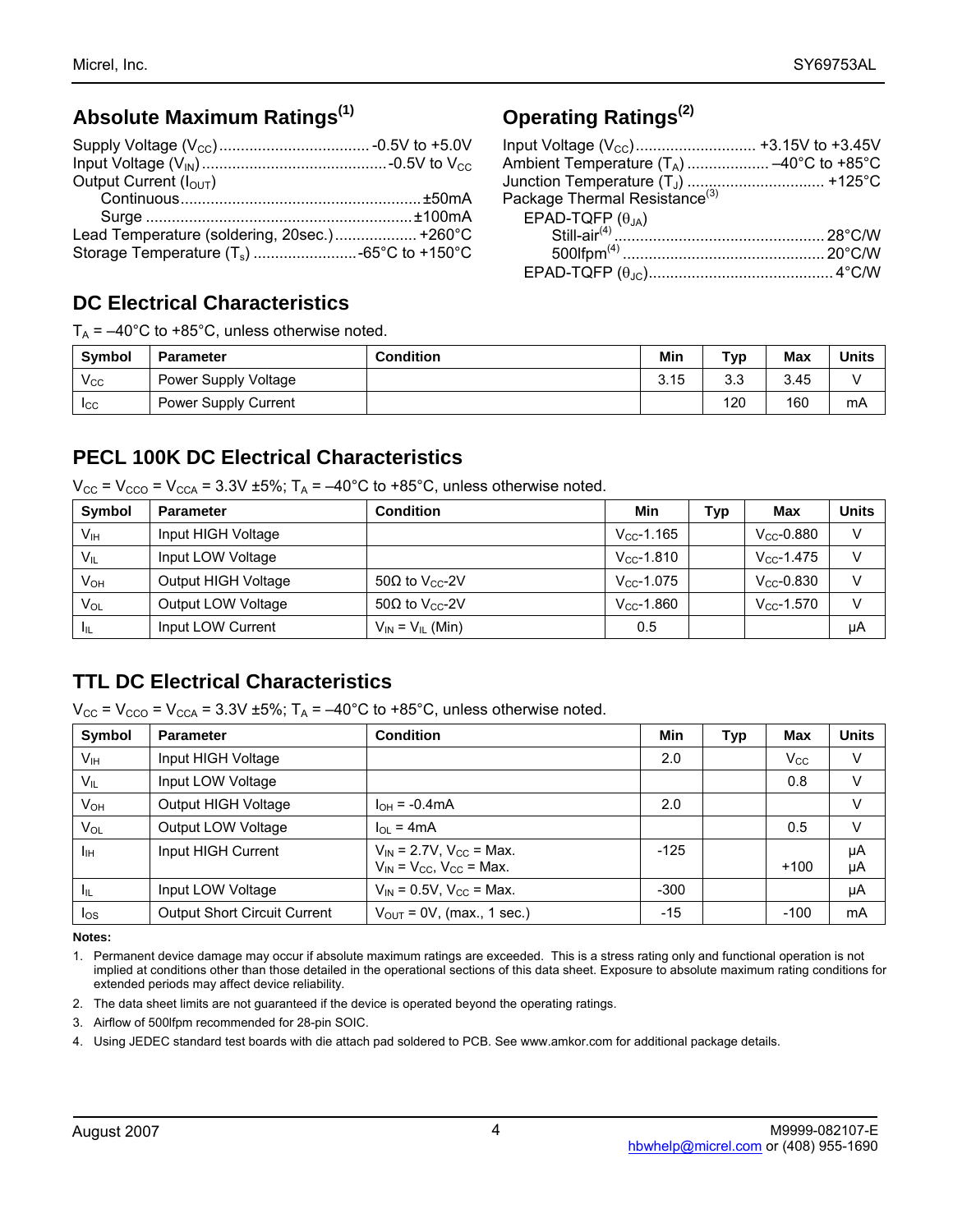# **AC Electrical Characteristics**

| Symbol            | <b>Parameter</b>                                 | <b>Condition</b>                   | Min                    | <b>Typ</b> | Max    | <b>Units</b> |
|-------------------|--------------------------------------------------|------------------------------------|------------------------|------------|--------|--------------|
| f <sub>VCO</sub>  | VCO Center Frequency                             | $f_{REFCLK}$ x Byte Rate           | 720                    |            | 1250   | <b>MHz</b>   |
| $\Delta f_{VCO}$  | VCO Center Frequency<br>Tolerance                | Nominal                            |                        | 5          |        | $\%$         |
| t <sub>ACQ</sub>  | <b>Acquisition Lock Time</b>                     | 50 $\Omega$ to V <sub>cc</sub> -2V |                        |            | 15     | μs           |
| tc <sub>PWH</sub> | <b>REFCLK Pulse Width HIGH</b>                   | 50 $\Omega$ to V <sub>cc</sub> -2V | 4                      |            |        | ns           |
| t <sub>CPWL</sub> | <b>REFCLK Pulse Width LOW</b>                    | $V_{IN} = V_{IL}$ (Min)            | 4                      |            |        | ns           |
| tir               | <b>REFCLK Input Rise Time</b>                    |                                    |                        | 0.5        | 2      | ns           |
| $t_{ODC}$         | Output Duty Cycle (RCLK/TCLK)                    |                                    | 45                     |            | 55     | $%$ of<br>UI |
| $t_r$ , $t_f$     | <b>ECL Output Rise/Fall Time</b><br>(20% to 80%) | 50 $\Omega$ to V <sub>cc</sub> -2  | 100                    |            | 400    | ps           |
| t <sub>skew</sub> | Recovered Clock Skew                             |                                    | $-200$                 |            | $+200$ | ps           |
| $t_{\text{DV}}$   | Data Valid                                       |                                    | $1/(2xf_{RCLK}) - 200$ |            |        | ps           |
| $t_{DH}$          | Data Hold                                        |                                    | $1/(2xf_{RCLK}) - 200$ |            |        | ps           |

 $V_{CC}$  =  $V_{CCO}$  =  $V_{CCA}$  = 3.3V ±5%; T<sub>A</sub> = -40°C to +85°C, unless otherwise noted.

## **Timing Waveforms**

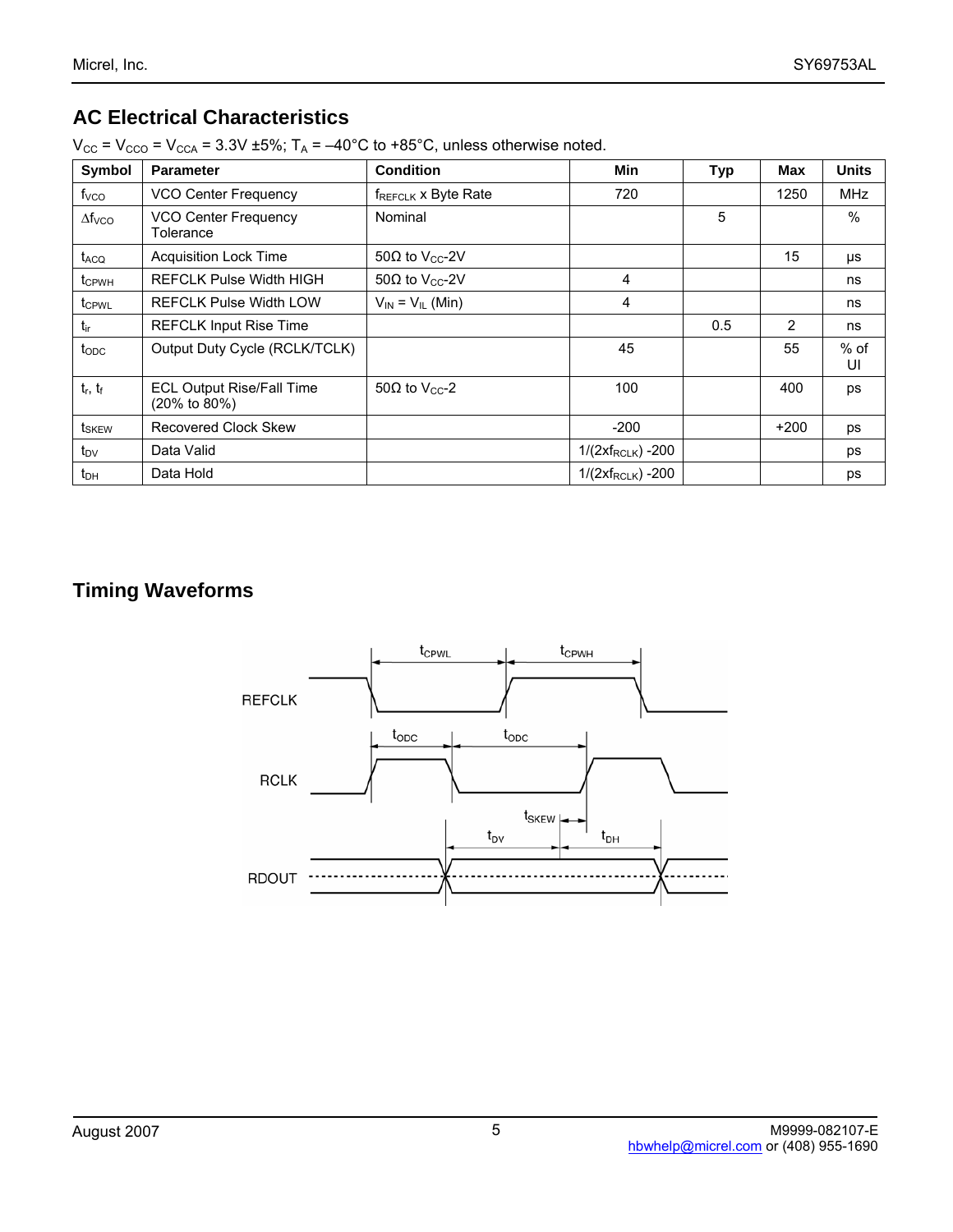## **Functional Block**



### **Functional Description**

#### **Clock Recovery**

Clock Recovery, as shown in the block diagram, generates a clock that is at the same frequency as the incoming data bit rate at the Serial Data input. The clock is phase aligned by a PLL so that it samples the data in the center of the data eye pattern.

The phase relationship between the edge transitions of the data and those of the generated clock are compared by a phase/frequency detector. Output pulses from the detector indicate the required direction of phase correction. These pulses are smoothed by an integral loop filter. The output of the loop filter controls the frequency of the Voltage Controlled Oscillator (VCO), which generates the recovered clock.

Frequency stability, without incoming data, is guaranteed by an alternate reference input (REFCLK) that the PLL locks onto when data is lost. If the Frequency of the incoming signal varies by greater than approximately 1000ppm with respect to the synthesizer frequency, the PLL will be declared out of lock, and the PLL will lock to the reference clock.

The loop filter transfer function is optimized to enable

the PLL to track the jitter, yet tolerate the minimum transition density expected in a received SONET data signal. This transfer function yields a 30µs data stream of continuous 1's or 0's for random incoming NRZ data.

#### **Lock Detect**

The SY69753AL contains a link fault indication circuit, which monitors the integrity of the serial data inputs. If the received serial data fails the frequency test, then the PLL will be forced to lock to the local reference clock. This will maintain the correct frequency of the recovered clock output under loss of signal or loss of lock conditions. If the recovered clock frequency deviates from the local reference clock frequency by more than approximately 1000ppm, the PLL will be declared out of lock. The lock detect circuit will poll the input data stream in an attempt to reacquire lock to data. If the recovered clock frequency is determined to be within approximately 1000ppm, the PLL will be declared in lock and the lock detect output will go active.

During the interval when the CDR is not locked onto the RDIN input, the LFIN output will not be a static LOW, but will be changing.

.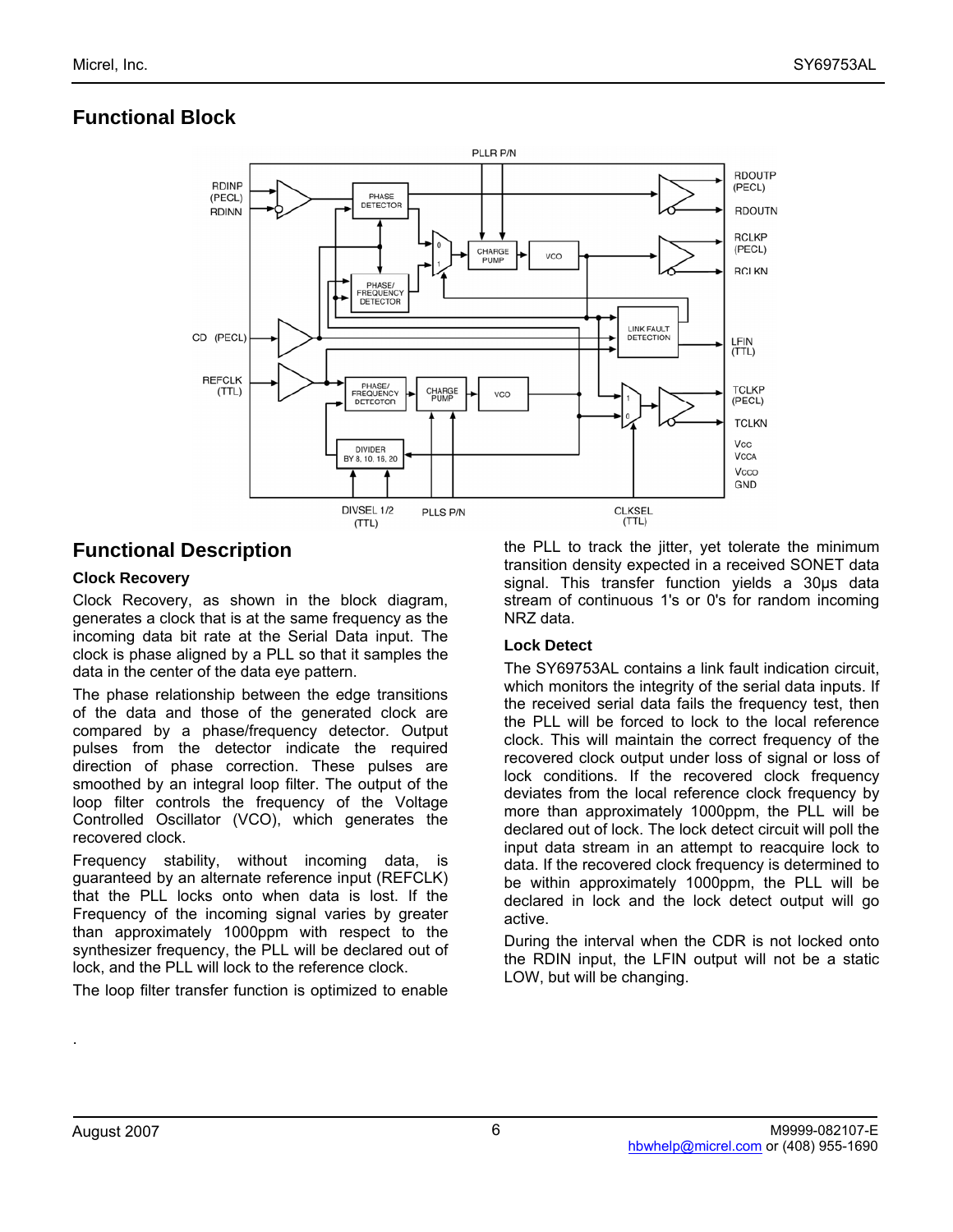# **Loop Filter Components(1)**



 $R1 = 350\Omega$ C1 = 1.0µF (X7R Dielectric)

#### **Note:**

1. Suggested values. Values may vary for different applications.

## **Reference Frequency Selection**

| <b>DIVSEL1</b> | <b>DIVSEL2</b> | f <sub>RCLK</sub> /f <sub>REFCLK</sub> |
|----------------|----------------|----------------------------------------|
|                |                |                                        |
|                |                | 10                                     |
|                |                | 16                                     |
|                |                |                                        |

 $R2 = 680\Omega$ C2 = 1.0µF (X7R Dielectric)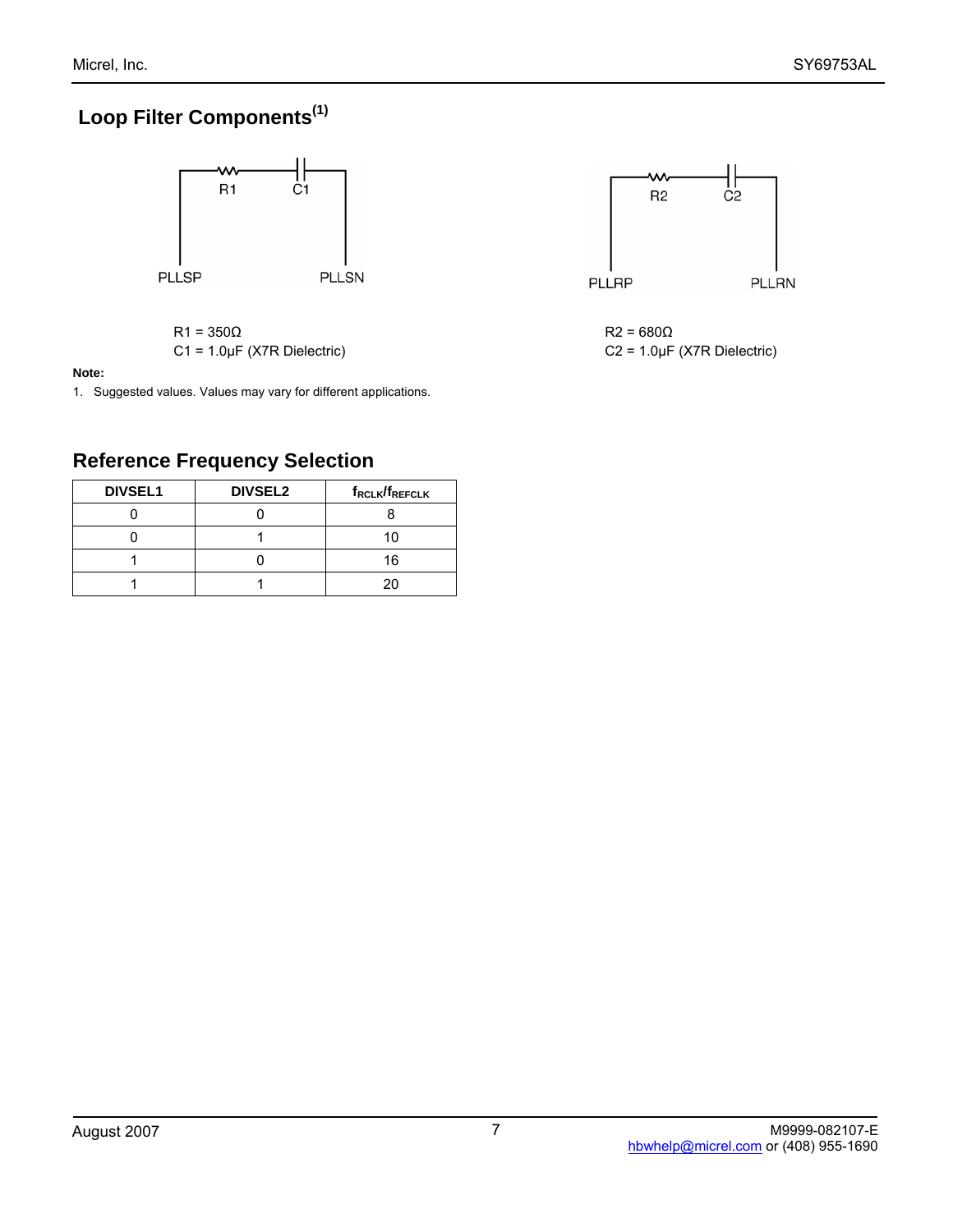# **Application Example AC-Coupled I/O**

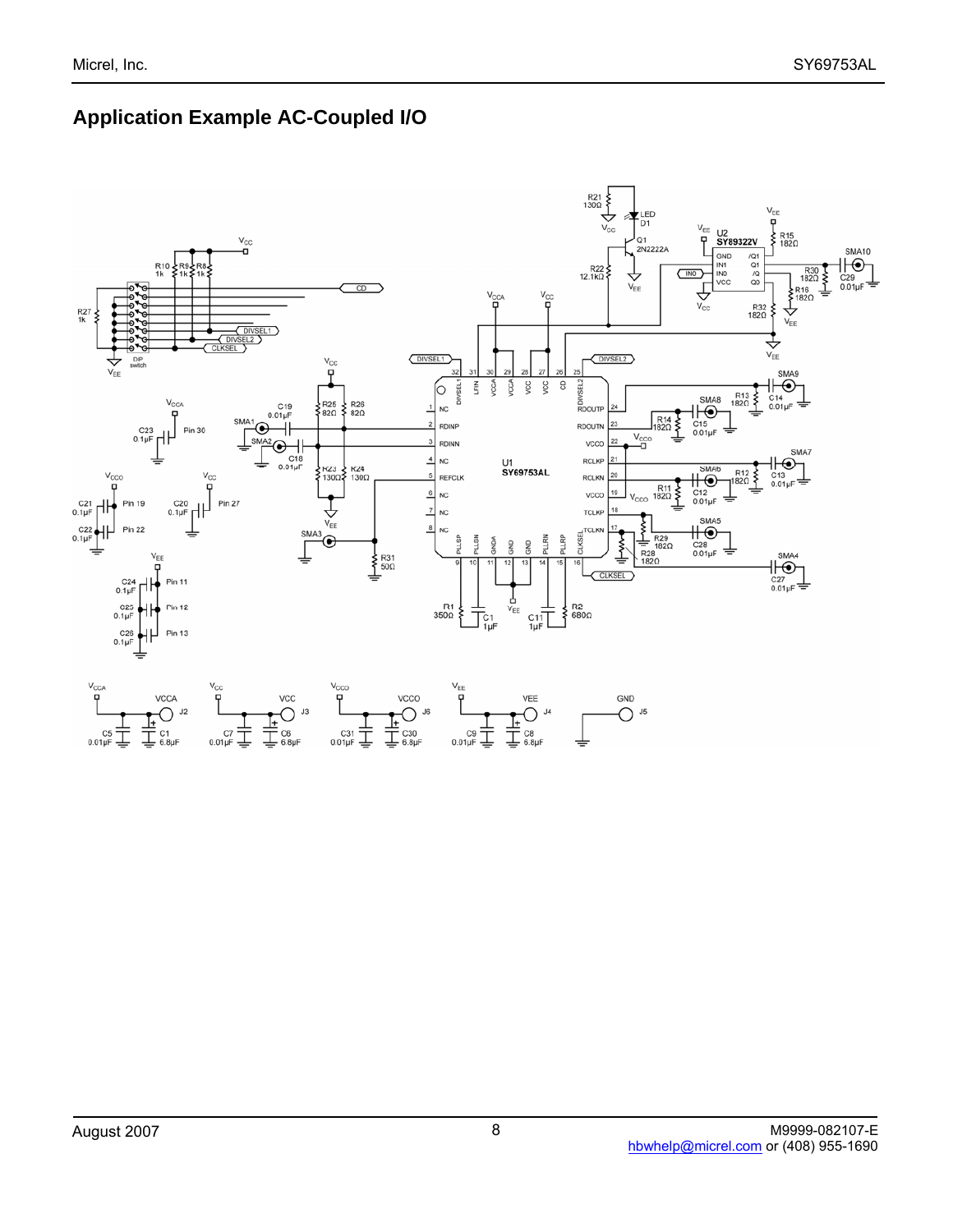## **Application Example DC-Coupled I/O**



## **Related Product and Support Documentation**

| <b>Part Number</b>   | <b>Function</b>                                                                      | Data Sheet Link                                      |
|----------------------|--------------------------------------------------------------------------------------|------------------------------------------------------|
| SY87701AL            | Low-Power 3.3V, 28Mbps to 1300Mbps AnyRate $^{\circledR}$<br>Clock and Data Recovery | www.micrel.com/product-info/products/sy87701al.shtml |
| <b>HBW Solutions</b> | New Products and Applications                                                        | www.micrel.com/product-info/products/solutions.shtml |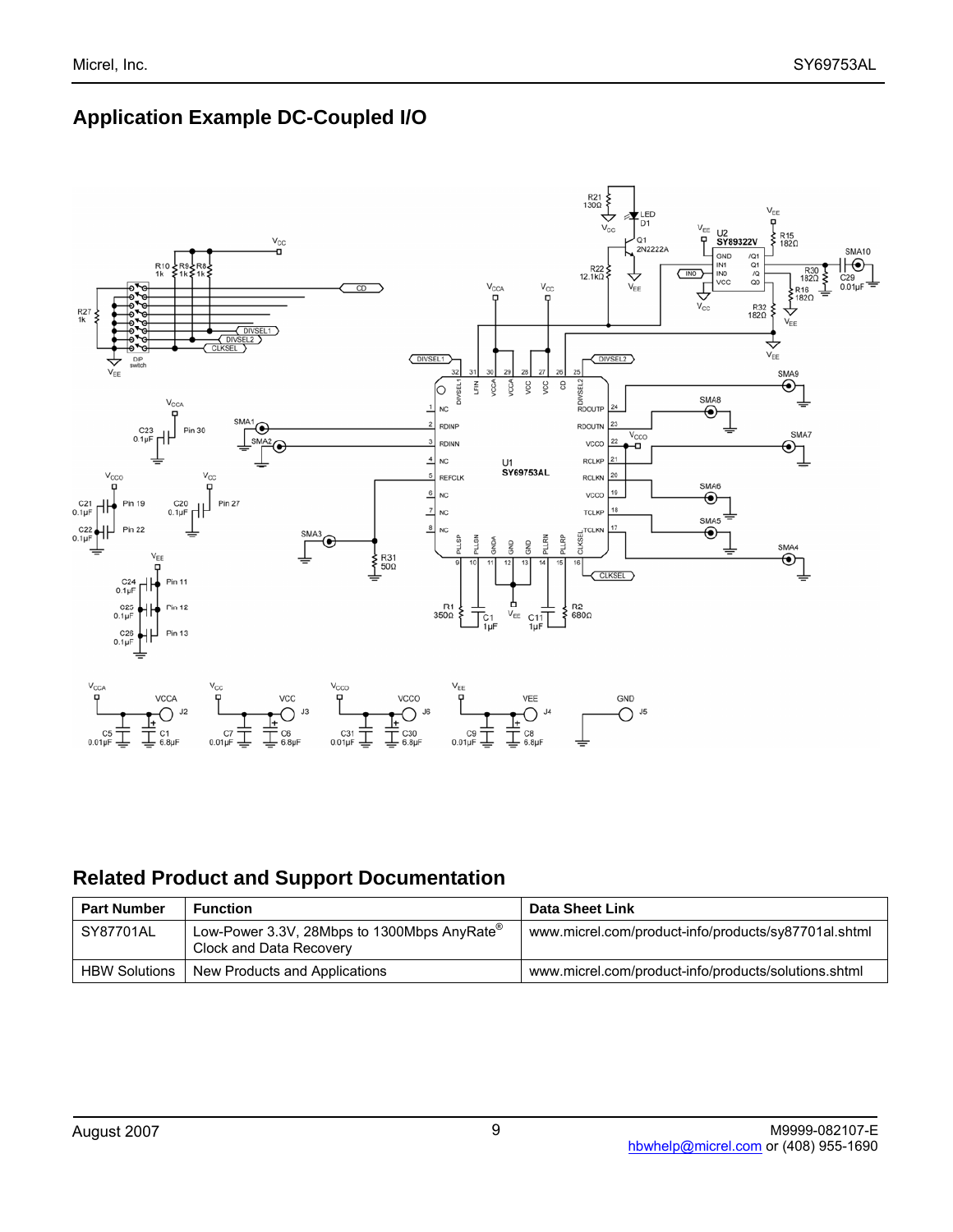## **Bill of Materials (AC-Coupled)**

| Item                               | <b>Part Number</b> | <b>Manufacturer</b>                  | <b>Description</b>                                                           | Qty.           |
|------------------------------------|--------------------|--------------------------------------|------------------------------------------------------------------------------|----------------|
| C <sub>6</sub>                     | 293D685X0025B2T    | Vishay $(1)$                         | 6.8µF, 25V, Tantalum Capacitor, Size B                                       | $\mathbf{1}$   |
| C7                                 | VJ206Y103JXJAT     | Vishay $\overline{^{(1)}}$           | 0.01µF Ceramic Capacitor, Size 1206, X7R Dielectric                          | 1              |
| C10, C11                           | VJ0603Y105JXJAT    | Vishay <sup>(1)</sup>                | 1.0µF Ceramic Capacitor, Size 0603, X7R Dielectric                           | 2              |
| C12-C15,<br>C18, C19,<br>C27, C28  | VJ0402Y104JXJAT    | Vishay $(1)$                         | 0.1µF Ceramic Capacitor, Size 0402, X7R Dielectric                           | 8              |
| C20-C26                            | VJ0402Y104JXJAT    | Vishay $\overline{^{(1)}}$           | 0.01µF Ceramic Capacitor, Size 1206, X7R Dielectric                          | $\overline{7}$ |
| D <sub>1</sub>                     | P301-ND            | Panasonic <sup>(2)</sup>             | LED Diode, T-1 3/4, Red Clear                                                | 1              |
| D <sub>2</sub>                     | P300-ND/P301-ND    | Vishay $\sqrt{(1)}$                  | T-1 3/4, Red LED                                                             | 1              |
| J2, J3, J4,<br>J6                  | 111-0702-001       | Johnson<br>Components <sup>(3)</sup> | Red, Insulated Thumb Nut Binding Post<br>(Jumped Together)                   | 4              |
| J5                                 | <b>BLM21A102F</b>  | Murata <sup>(4)</sup>                | Black, Insulated Thumb Nut Binding Post, GND<br>(Jumped to V <sub>EE</sub> ) | 1              |
| Q <sub>1</sub>                     | 459-2598-5-ND      | $NTE^{(5)}$                          | 2N2222A Buffer/Driver Transistor, NPN                                        | 1              |
| R1                                 | CRCW04023500F      | Vishay $(1)$                         | 350Ω Resistor, 2%, Size 0402                                                 | $\mathbf{1}$   |
| R2                                 | CRCW04026800F      | Vishay $\overline{y^{(1)}}$          | 680Ω Resistor, 2%, Size 0402                                                 | 1              |
| R3, R8,<br>R9, R10                 | CRCW04021001F      | Vishay $^{(1)}$                      | 1kΩ Pull-up Resistor, 2%, Size 1206                                          | 4              |
| R11-R16,<br>R28-R30,<br>R32        | CRCW04021820F      | Vishay $\overline{^{(1)}}$           | 182Ω Resistor, 2%, Size 0402                                                 | 10             |
| R <sub>21</sub>                    | CRCW06031300F      | Vishay $(1)$                         | 130Ω Resistor, 2%, Size 0603                                                 | 1              |
| <b>R22</b>                         | CRCW04021820F      | Vishay $(1)$                         | 12.1kΩ Resistor, 2%, Size 1206                                               | $\mathbf{1}$   |
| R23, R24                           | CRCW04022825F      | Vishay $\sqrt{(1)}$                  | 820 Resistor, 2%, Size 0402                                                  | $\overline{2}$ |
| R25, R26                           | CRCW04021300F      | Vishay $(1)$                         | 130 $\Omega$ Resistor, 2%, Size 0402                                         | 2              |
| R <sub>27</sub>                    | CRCW0402OOR0F      | Vishay $\sqrt{(1)}$                  | $0\Omega$ Resistor, 2%, Size 0402                                            | 1              |
| R31                                | CRCW04025000F      | Vishay $\overline{^{(1)}}$           | 50Ω Resistor, 2%, Size 0402                                                  | $\mathbf{1}$   |
| SMA <sub>1</sub> -<br><b>SMA10</b> | 142-0701-851       | Johnson<br>Components <sup>(3)</sup> | End Launch SMA Jack                                                          | 10             |
| SP1-SP6                            |                    |                                      | Solder Jump Option                                                           | 6              |
| SW1                                | CT2068-ND          | $CTS^{(6)}$                          | 8-Position, Top Actuated Slide Dip Switch                                    | 1              |
| U1                                 | <b>SY69753AL</b>   | Micrel, Inc. <sup>(7)</sup>          | Low-Power 3.3V 125Mbps to 155Mbps Clock and<br>Data Recovery                 | $\mathbf{1}$   |
| U <sub>2</sub>                     | SY89322V           | Micrel, Inc. <sup>(7)</sup>          | 3.3/5V Dual LVTTL/LVCMOS-to-Differential LVPECL<br><b>Translator</b>         | 1              |

#### **Notes:**

- 1. Vishay: www.vishay.com.
- 2. Panasonic: www.panasonic.com.
- 3. Johnson Components: www.johnson-components.com.
- 4. Murata: www.murata.com.
- 5. NTE: www.nte.com.
- 6. CTS: www.cts.com.
- 7. **Micrel, Inc: www.micrel.com**.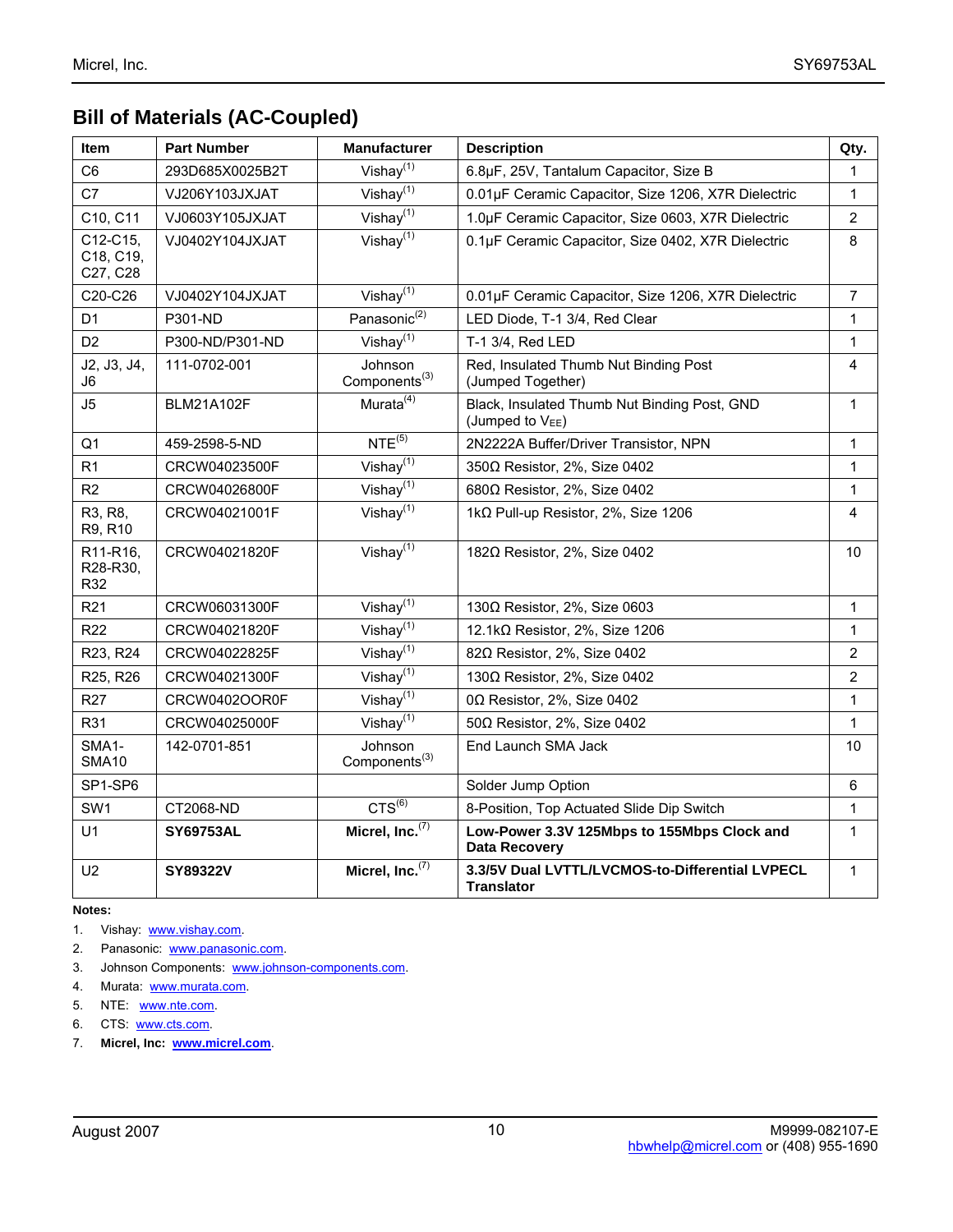## **Bill of Materials (DC-Coupled)**

| Item                              | <b>Part Number</b> | <b>Manufacturer</b>                         | <b>Description</b>                                                    | Qty.           |
|-----------------------------------|--------------------|---------------------------------------------|-----------------------------------------------------------------------|----------------|
| C <sub>6</sub>                    | 293D685X0025B2T    | Vishay $(1)$                                | 6.8µF, 25V, Tantalum Capacitor, Size B                                | 1              |
| C7                                | VJ206Y103JXJAT     | Vishay $(1)$                                | 0.01µF Ceramic Capacitor, Size 1206, X7R Dielectric                   | 1              |
| C10, C11                          | VJ0603Y105JXJAT    | Vishay $(1)$                                | 1.0µF Ceramic Capacitor, Size 0603, X7R Dielectric                    | $\overline{2}$ |
| C12-C15,<br>C18, C19,<br>C27, C28 | VJ0402Y104JXJAT    | Vishay $\overline{^{(1)}}$                  | 0.1µF Ceramic Capacitor, Size 0402, X7R Dielectric                    | 8              |
| C20-C26                           | VJ0402Y104JXJAT    | Vishay $(1)$                                | 0.01µF Ceramic Capacitor, Size 1206, X7R Dielectric                   | 7              |
| D <sub>1</sub>                    | <b>P301-ND</b>     | Panasonic <sup>(2)</sup>                    | LED Diode, T-1 3/4, Red Clear                                         | 1              |
| D <sub>2</sub>                    | P300-ND/P301-ND    | Vishay $(1)$                                | T-1 3/4, Red LED                                                      | $\mathbf{1}$   |
| J2, J3, J4,<br>J6                 | 111-0702-001       | <b>Johnson</b><br>Components <sup>(3)</sup> | Red, Insulated Thumb Nut Binding Post<br>(Jumped Together)            | 4              |
| J5                                | <b>BLM21A102F</b>  | Johnson<br>Components <sup>(3)</sup>        | Black, Insulated Thumb Nut Binding Post, GND<br>(Jumped to $V_{EE}$ ) | 1              |
| Q <sub>1</sub>                    | 459-2598-5-ND      | $NTE^{(5)}$                                 | 2N2222A Buffer/Driver Transistor, NPN                                 | $\mathbf{1}$   |
| R1                                | CRCW04023500F      | Vishay $(1)$                                | 350Ω Resistor, 2%, Size 0402                                          | 1              |
| R2                                | CRCW04026800F      | Vishay $(1)$                                | 680Ω Resistor, 2%, Size 0402                                          | 1              |
| R3, R8,<br>R9, R10                | CRCW04021001F      | Vishay $(1)$                                | 1kΩ Pull-up Resistor, 2%, Size 1206                                   | 4              |
| R15, R16,<br>R30, R32             | CRCW04021820F      | Vishay $\sqrt{(1)}$                         | 182Ω Resistor, 2%, Size 0402                                          | 10             |
| R <sub>21</sub>                   | CRCW06031300F      | Vishay $^{(1)}$                             | 130 $\Omega$ Resistor, 2%, Size 0603                                  | 1              |
| R <sub>22</sub>                   | CRCW04021820F      | Vishay $(1)$                                | 12.1kΩ Resistor, 2%, Size 1206                                        | $\mathbf{1}$   |
| R23, R24                          | CRCW04022825F      | Vishay $\overline{^{(1)}}$                  | 820 Resistor, 2%, Size 0402                                           | $\overline{2}$ |
| R <sub>27</sub>                   | CRCW0402OOR0F      | Vishay $(1)$                                | 0Ω Resistor, 2%, Size 0402                                            | 1              |
| R31                               | CRCW04025000F      | Vishay $(1)$                                | 500 Resistor, 2%, Size 0402                                           | $\mathbf{1}$   |
| SMA1-<br><b>SMA10</b>             | 142-0701-851       | Johnson<br>Components <sup>(3)</sup>        | End Launch SMA Jack                                                   | 10             |
| SP1-SP6                           |                    |                                             | Solder Jump Option                                                    | 6              |
| SW1                               | CT2068-ND          | $CTS^{(6)}$                                 | 8-Position, Top Actuated Slide Dip Switch                             | 1              |
| U1                                | <b>SY69753AL</b>   | Micrel, Inc. <sup>(7)</sup>                 | Low-Power 3.3V 125Mbps to 155Mbps Clock and<br><b>Data Recovery</b>   | $\mathbf{1}$   |
| U <sub>2</sub>                    | SY89322V           | Micrel, $Inc.$ <sup>(7)</sup>               | 3.3/5V Dual LVTTL/LVCMOS-to-Differential LVPECL<br><b>Translator</b>  | $\mathbf{1}$   |

**Notes:** 

- 1. Vishay: www.vishay.com.
- 2. Panasonic: www.panasonic.com.
- 3. Johnson Components: www.johnson-components.com.
- 4. Murata: www.murata.com.
- 5. NTE: www.nte.com.
- 6. CTS: www.cts.com.
- 7. **Micrel, Inc: www.micrel.com**.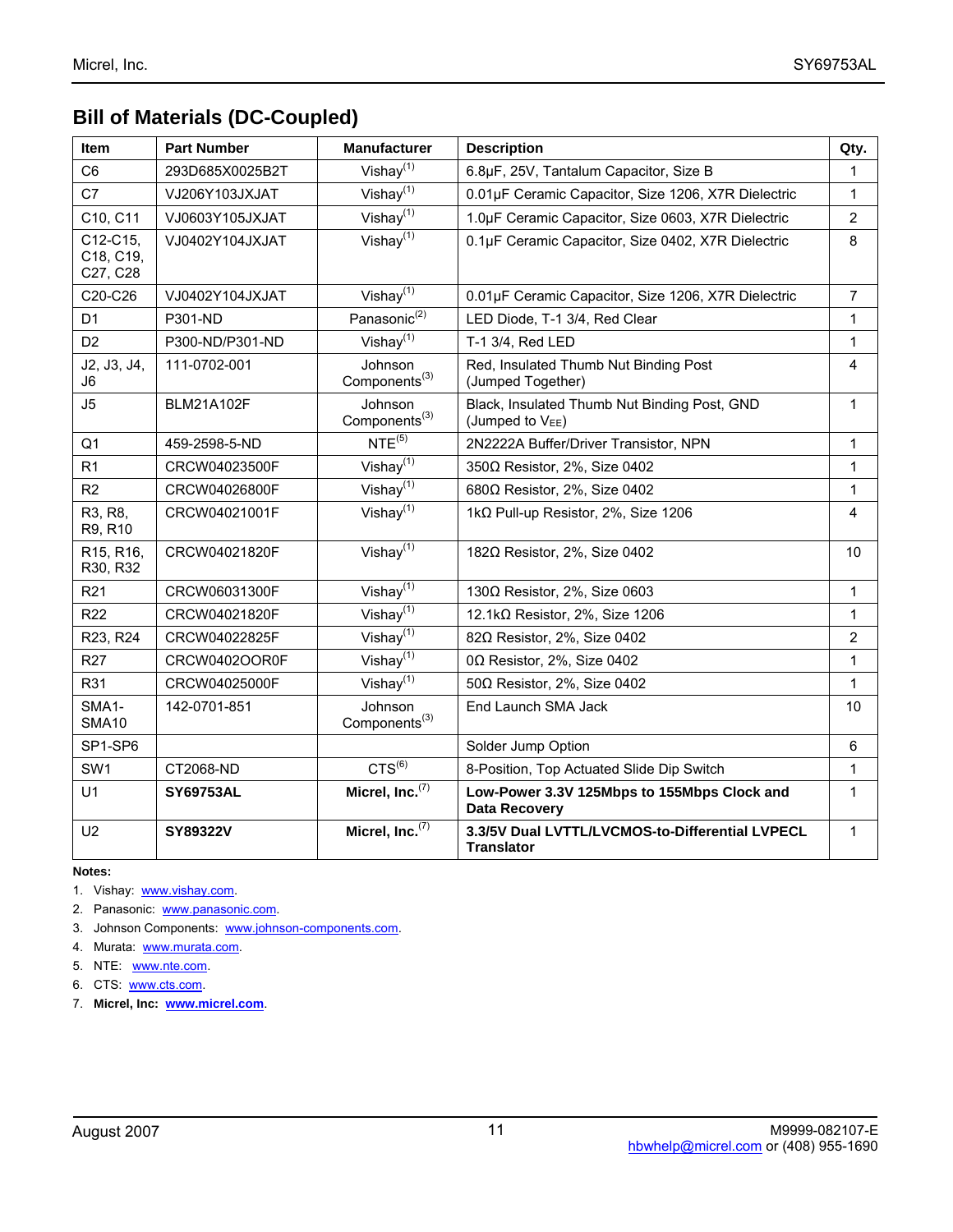# **Appendix A**

#### **Layout and General Suggestions**

- 1. Establish controlled impedance stripline, microstrip, or coplanar construction techniques.
- 2. Signal paths should have approximately the same width as the device pads.
- 3. All differential paths are critical timing paths, where skew should be matched to within ±10ps.
- 4. Signal trace impedance should not vary more than ±5%. If in doubt, perform TDR analysis of all high-speed signal traces.
- 5. Maintain compact filter networks as close to filter pins as possible. Provide ground plane relief under filter path

to reduce stray capacitance. Be careful of crosstalk coupling into the filter network.

- 6. Maintain low jitter on the REFCLK input. Isolate the XTAL oscillator from power supply noise by adequately decoupling. Keep XTAL oscillator close to device, and minimize capacitive coupling from adjacent signals.
- 7. Higher speed operation may require use of fundamental-tone (third-overtone typically has more jitter) crystal-based oscillator for optimum performance. Evaluate and compare candidates by measuring TXCLK jitter.
- 8. All unused outputs require termination. To conserve power, unused PECL outputs can be terminated with a 1kΩ resistor to VEE.